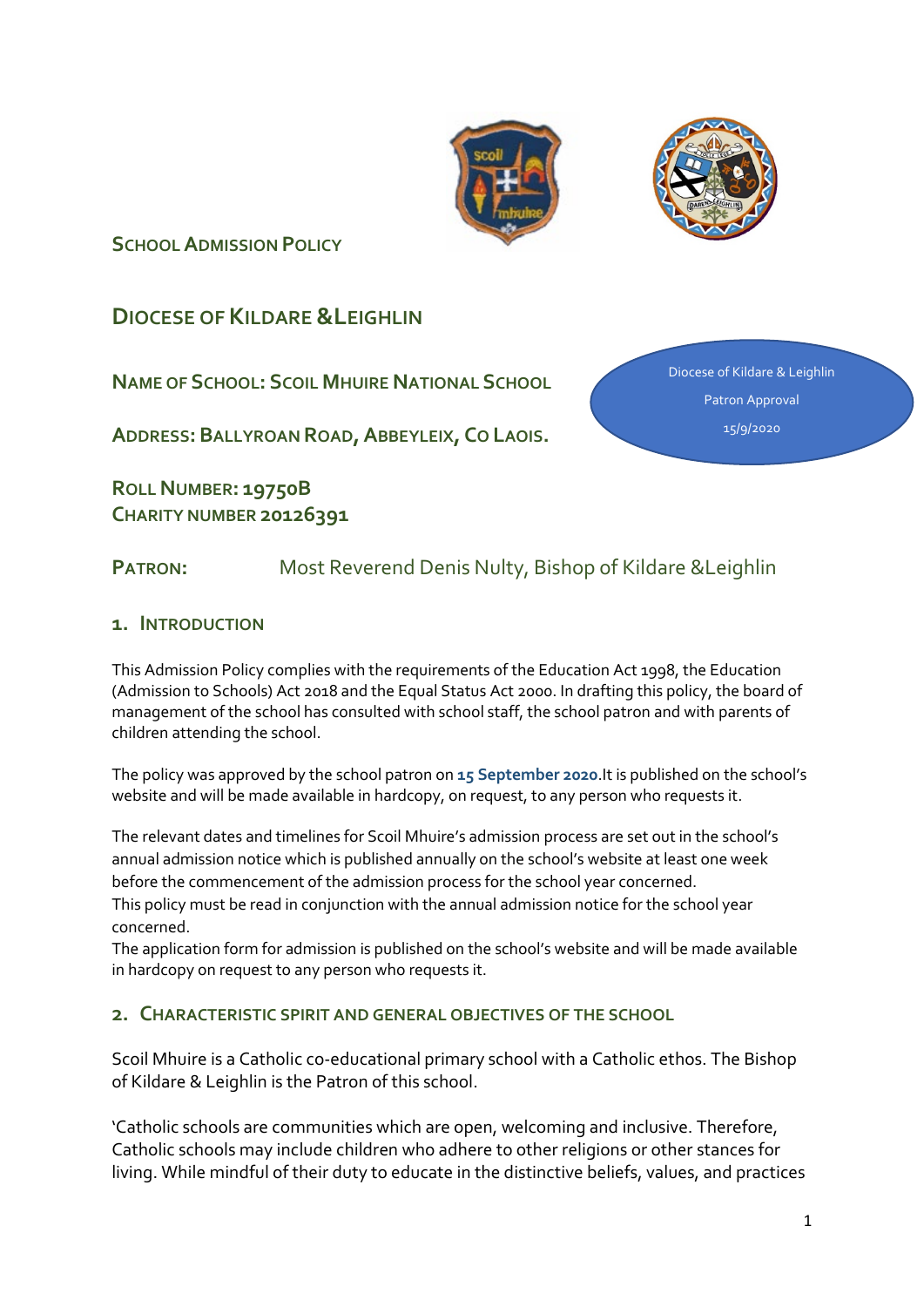of the Catholic community, teachers will bear witness to an attitude of respect for and appreciation of all'.

 *'The Catholic Preschool & Primary Religious Education Curriculum p15'*

Catholic Ethos' in the context of a Catholic primary school means the ethos and characteristic spirit of the Roman Catholic Church, which aims at promoting:

- the full and harmonious development of all aspects of the person of the pupil, including the intellectual, physical, cultural, moral and spiritual aspects; and
- a living relationship with God and with other people; and
- a philosophy of life inspired by belief in God and in the life, death and resurrection of Jesus; and the formation of the pupils in the Catholic faith,
- and which school provides religious education for the pupils in accordance with the doctrines, practices and traditions of the Roman Catholic Church, and/or such ethos and/or characteristic spirit as may be determined or interpreted from time to time by the Irish Episcopal Conference.

In accordance with S.15 (2) (b) of the Education Act, 1998 the Board of Management of Scoil Mhuire shall uphold, and be accountable to the patron for so upholding, the characteristic spirit of the school as determined by the cultural, educational, moral, religious, social, linguistic and spiritual values and traditions which inform and are characteristic of the objectives and conduct of the school.

# **SCOIL MHUIRE ABBEYLEIX, ETHOS STATEMENT/VISION STATEMENT**

Scoil Mhuire is a Catholic school that aims at promoting the full and harmonious development of all aspects of the person of each pupil: Intellectual, physical, cultural, moral and spiritual including a loving relationship with God and with other people. Scoil Mhuire models and promotes a philosophy of life inspired by belief in God and in the life, death and resurrection of Jesus Christ. Daily prayer, morning, midday and evening form part of each school day. This school provides religious education for the pupils in accordance with the doctrines, practices and traditions of the Catholic Church and promotes the formation of pupils in the Catholic Faith. The school works in co-operation with the local priests and parish in all matters and will, as part of this co-operation, engage in the preparation of the pupils for the sacraments.

Scoil Mhuire is a community where each individual pupil is made to feel that he/she belongs to a community that

- (a) Promotes the development of self-discipline
- (b) Encourages each pupil to recognise his/her potential and
- (c) Helps him/her to acquire a good self-image.

We recognise the role of teachers, parents, and clergy as partners in this process, all aiming to achieve what is best for each individual child/pupil.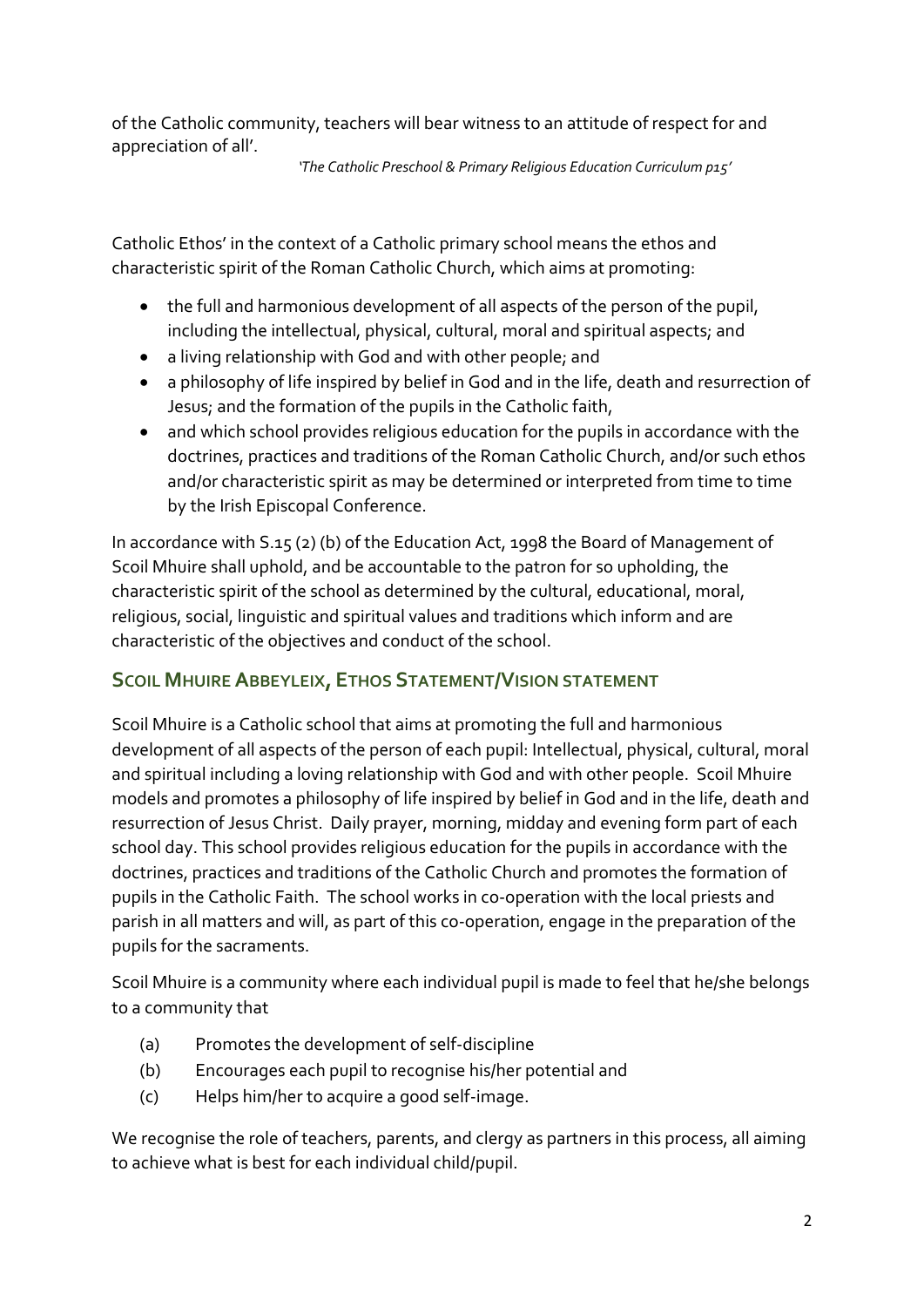While the school acknowledges the importance of academic excellence it strives to contribute to all aspects of each pupil's development – spiritual, emotional, social, cultural, creative and moral.

The school takes account of the changing social and economic conditions of our country and nurtures in each pupil those attitudes and skills that enable him/her to cope with these changes. It endeavours to foster attitudes and skills that will enable a positive use of leisure time both now and in later life. It encourages an attitude of responsibility and care for our planet as well as an attitude of practical concern for the local and school environment.

Scoil Mhuire recognises that all children are equal in the sight of God. We will have special regard for the poor and less privileged in our school community. The school will grant every possible assistance to those pupils who are materially poor and we will strive to diminish any consequent disadvantage to such pupils. The school will also be aware of the needs of specific groups within the school such as children with Special Educational Needs, New Irish Pupils (Immigrants) and Ethnic Minorities and will endeavour to meet these needs in a relevant and appropriate manner. The school will endeavour to show special consideration to those pupils who are emotionally deprived through the loss of a parent or through family breakdown.

The purpose of the education as delivered/provided in our school is to nurture the child in all dimensions of his/her life:

- Religious
- Spiritual
- Moral
- Cognitive
- Emotional
- Imaginative
- Aesthetic
- Social
- Physical
- Technological

We feel that the best way to achieve these goals is to provide a wide balanced curriculum which reflects the educational, social and economic aspirations of Irish society. Scoil Mhuire will work with all the partners in Education to achieve these goals – Parents, pupils and the wider community/parish.

Scoil Mhuire takes account of the changing social and economic conditions present in society and recognises that the relationship between education and society is dynamic and interactive. To this end the curriculum provided in Scoil Mhuire will endeavour to equip each child with those attitudes and skills which enable them to cope adequately in society. Scoil Mhuire will place due emphasis on cultivating skills in both information and communication technologies in order to enhance learning both now and in the future.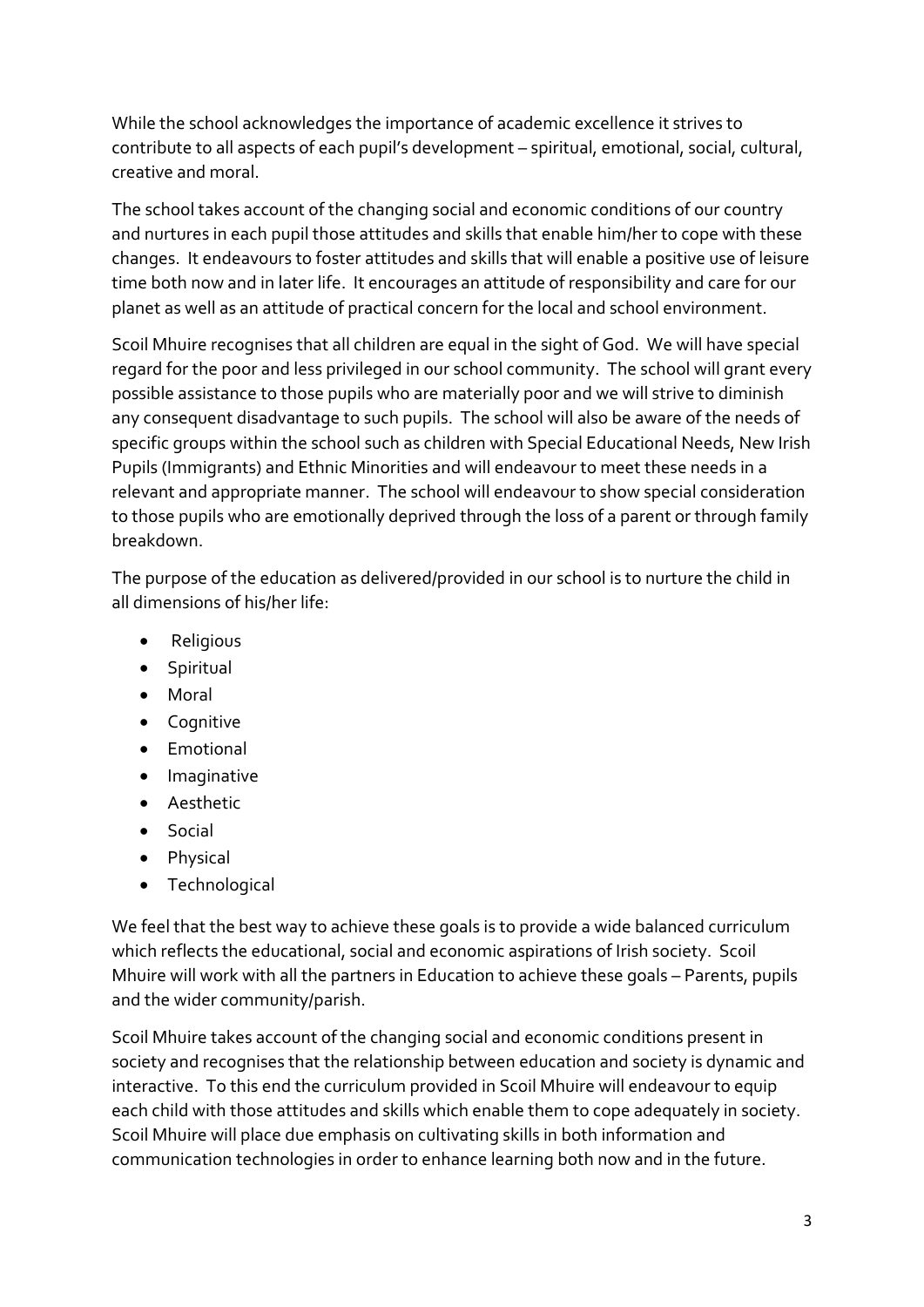## **3. ADMISSION STATEMENT**

Scoil Mhuire will not discriminate in its admission of a student to the school on any of the following:

- (a) the gender ground of the student or the applicant in respect of the student concerned,
- (b) the civil status ground of the student or the applicant in respect of the student concerned,
- (c) the family status ground of the student or the applicant in respect of the student concerned,
- (d) the sexual orientation ground of the student or the applicant in respect of the student concerned,
- (e) the religion ground of the student or the applicant in respect of the student concerned,
- (f) the disability ground of the student or the applicant in respect of the student concerned,
- (g) the ground of race of the student or the applicant in respect of the student concerned,
- (h) the Traveller community ground of the student or the applicant in respect of the student concerned, or
- (i) the ground that the student or the applicant in respect of the student concerned has special educational needs

As per section 61 (3) of the Education Act 1998,'civil status ground', 'disability ground', 'discriminate', 'family status ground', 'gender ground', 'ground of race', 'religion ground', 'sexual orientation ground' and 'Traveller community ground' shall be construed in accordance with section 3 of the Equal Status Act 2000.

#### **All denominational schools**

Scoil Mhuire is a school whose objective is to provide education in an environment which promotes certain religious values and does not discriminate where it refuses to admit as a student a person who is not Roman Catholic and it is proved that the refusal is essential to maintain the ethos of the school.

## **Schools with special education class(es)**

Scoil Mhuire is a school which has established three classes with the approval of the Minister for Education and Skills, which provides an education exclusively for students with a category or categories of special educational needs specified by the Minister and may refuse to admit to the class a student who does not have the category of needs specified.

# 4. **CATEGORIES OF SPECIAL EDUCATIONAL NEEDS CATERED FOR IN THE SCHOOL/SPECIAL CLASS**

#### **(a) In the case of a mainstream school with a SEN class attached**

Scoil Mhuire with the approval of the Minister for Education and Skills, has established three classes to provide an education exclusively for students with ASD.

In the case of the ASD class, a diagnosis that meets D.S.M IV & V or I.C.D.10 criteria by a clinical psychiatrist/ multidisciplinary team is required. In addition to these, a recommendation that the student be placed within an ASD class respectively attached to a mainstream school is also required.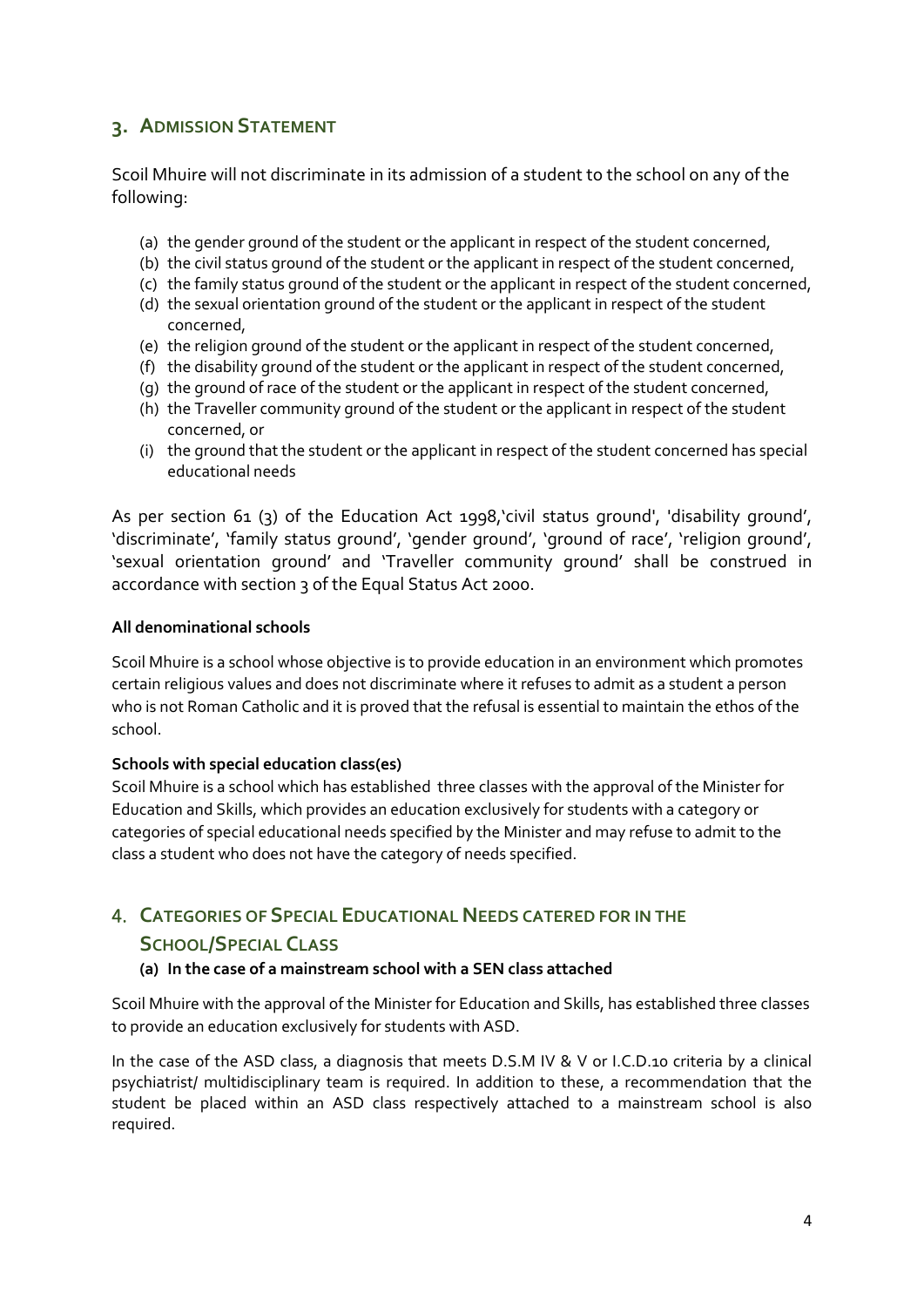## **5. ADMISSION OF STUDENTS**

This school shall admit each student seeking admission except where –

- a) the school is oversubscribed (please see [section 6](#page-4-0) below for further details)
- b) a parent of a student, when required by the principal in accordance with section 23(4) of the Education (Welfare) Act 2000, fails to confirm in writing that the code of behaviour of the school is acceptable to him or her and that he or she shall make all reasonable efforts to ensure compliance with such code by the student
- c) in the case of the ASD classes, admission will depend on (i) availability of places (ii) child meeting the criteria (see Admission Policy)

#### **All denominational schools**

Scoil Mhuire Abbeyleix is a (Roman Catholic denomination) and may refuse to admit as a student a person who is not of Roman Catholic denomination where it is proved that the refusal is essential to maintain the ethos of the school.

#### **School with special education class(es)**

The special class attached to Scoil Mhuire, provides an education exclusively for students with ASD and the school may refuse admission to this class, where the student concerned does not have the specified category of special educational needs provided for in this class.

## <span id="page-4-0"></span>**6 OVERSUBSCRIPTION**

In the event that the school is oversubscribed, the school will, when deciding on applications for admission, apply the following selection criteria in the order listed below to those applications that are received within the timeline for receipt of applications as set out in the school's annual admission notice:

- (a) Brothers and sisters (including stepsiblings, resident at same address) of children already enrolled – priority to oldest.
- (b) Children living within the parish (i.e. The Roman Catholic Parish of Abbeyleix priority to oldest.
- (c) Children of current school staff priority to oldest.
- (d) Children whose home address is closest to the school (as measured by a straight line on an OS map) if the child is normally resident outside the parish/agreed catchment area.

In the event that there are two or more students tied for a place or places in any of the selection criteria categories above (the number of applicants exceeds the number of remaining places), the following arrangements will apply:

a. The place will be allocated to the applicant as drawn by lot in public in the presence of the Chairperson of the BOM, the School Principal and a member of the Garda Siochána.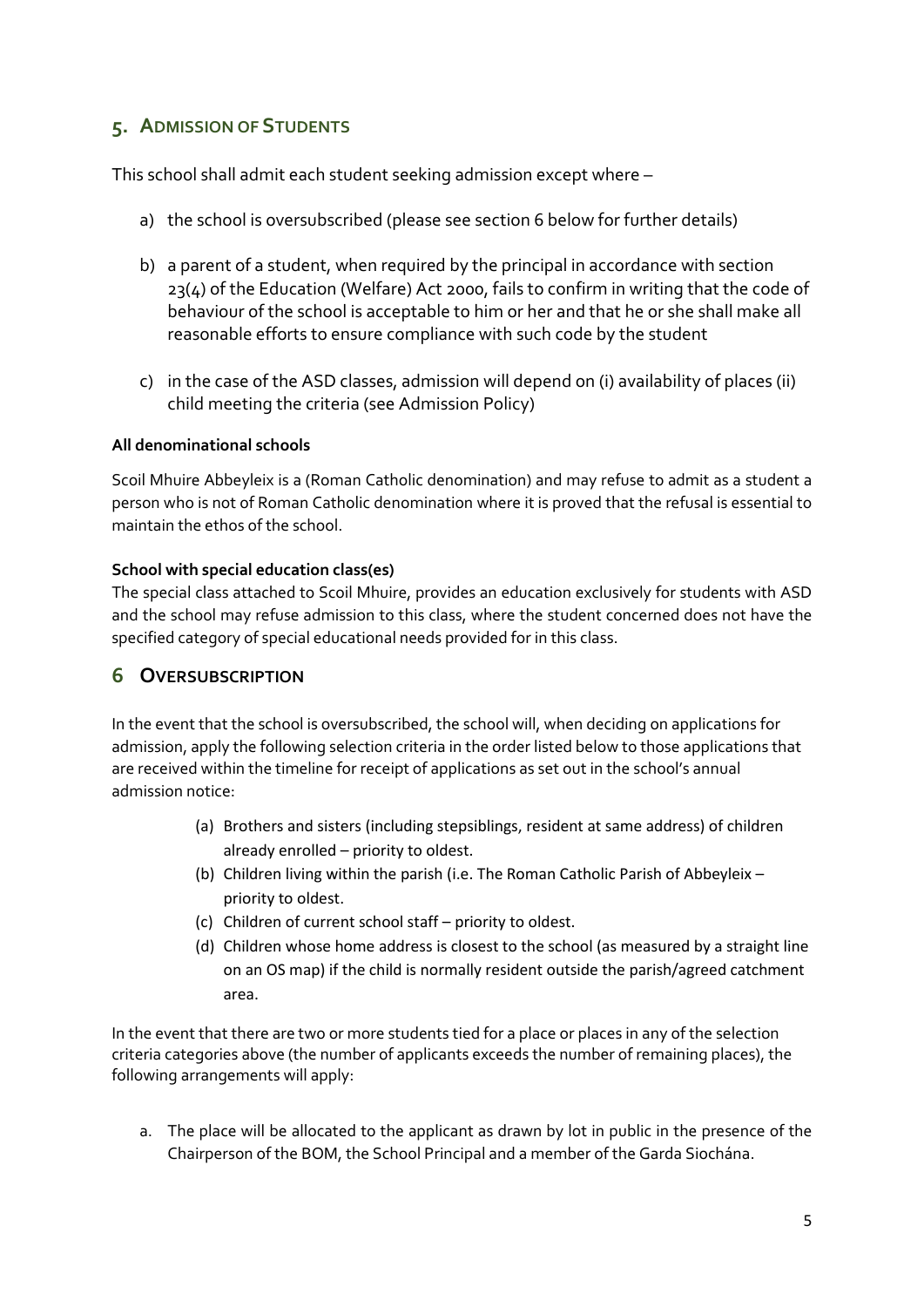## **7 WHAT WILL NOT BE CONSIDERED OR TAKEN INTO ACCOUNT**

In accordance with section 62(7) (e) of the Education Act, the school will not consider or take into account any of the following in deciding on applications for admission or when placing a student on a waiting list for admission to the school:

- (a) a student's prior attendance at a pre-school or pre-school service, including naíonraí,
- (b) the payment of fees or contributions (howsoever described) to the school;
- (c) a student's academic ability, skills or aptitude; (other than in relation to: admission to

(a) a special school or

(b) a special class insofar as it is necessary in order to ascertain whether or not the student has the category of special educational needs concerned and/or

- (d) the occupation, financial status, academic ability, skills or aptitude of a student's parents;
- (e) a requirement that a student, or his or her parents, attend an interview, open day or other meeting as a condition of admission;
- (f) a student's connection to the school by virtue of a member of his or her family attending or having previously attended the school; other than, in the case of the school inclusion of a selection criteria based on siblings of a student attending the school as outlined in Section 6 above
- (g) the date and time on which an application for admission was received by the school,

This is subject to the application being received at any time during the period specified for receiving applications set out in the annual admission notice of the school for the school year concerned.

## **8 DECISIONS ON APPLICATIONS**

All decisions on applications for admission to Scoil Mhuire will be based on the following:

- Our school's admission policy
- The school's annual admission notice
- The information provided by the applicant in the school's official application form received during the period specified in our annual admission notice for receiving applications

(Please see section 14below in relation to applications received outside of the admissions period and section 15 below in relation to applications for places in years other than the intake group.)

Selection criteria that are not included in our school admission policy will not be used to make a decision on an application for a place in our school.

## **9 NOTIFYING APPLICANTS OF DECISIONS**

Applicants will be informed in writing as to the decision of the school, within the timeline outlined in the annual admissions notice.

If a student is not offered a place in our school, the reasons why they were not offered a place will be communicated in writing to the applicant, including, where applicable, details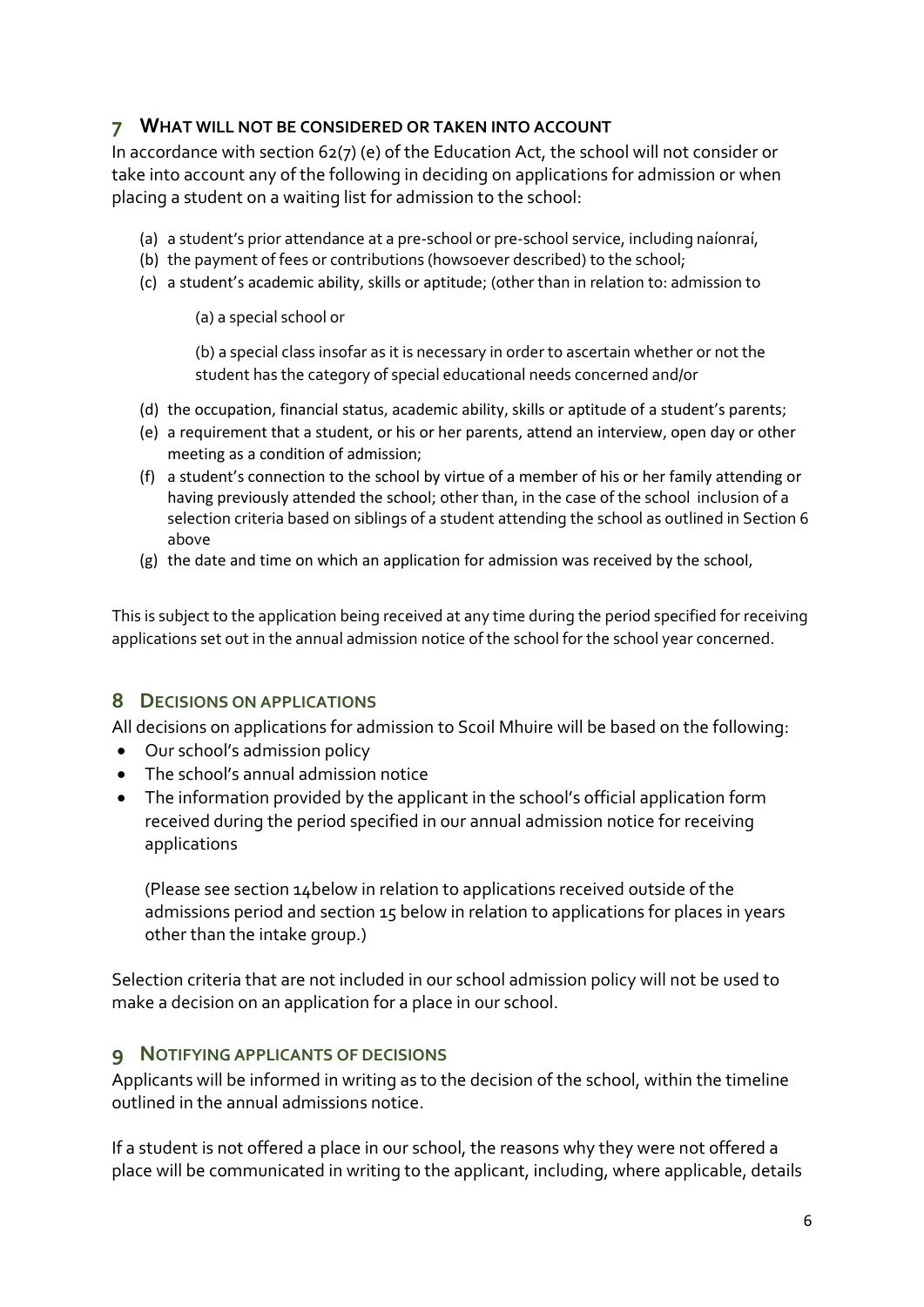of the student's ranking against the selection criteria and details of the student's place on the waiting list for the school year concerned.

Applicants will be informed of the right to seek a review/right of appeal of the school's decision (see section 18below for further details).

## **10 ACCEPTANCE OF AN OFFER OF A PLACE BY AN APPLICANT**

In accepting an offer of admission from Scoil Mhuire you must indicate—

(i) Whether or not you have accepted an offer of admission for another school or schools. If you have accepted such an offer, you must also provide details of the offer or offers concerned and

(ii) Whether or not you have applied for and awaiting confirmation of an offer of admission from another school or schools, and if so, you must provide details of the other school or schools concerned.

#### **11 CIRCUMSTANCES IN WHICH OFFERS MAY NOT BE MADE OR MAY BE WITHDRAWN**

An offer of admission may not be made or may be withdrawn by Scoil Mhuire Abbeyleix where—

- (i) it is established that information contained in the application is false or misleading.
- (ii) an applicant fails to confirm acceptance of an offer of admission on or before the date set out in the annual admission notice of the school.
- (iii) the parent of a student, when required by the principal in accordance with section 23(4) of the Education (Welfare) Act 2000, fails to confirm in writing that the code of behaviour of the school is acceptable to him or her and that he or she shall make all reasonable efforts to ensure compliance with such code by the student; or
- (iv) an applicant has failed to comply with the requirements of 'acceptance of an offer' as set out in section 10above.

## **12 SHARING OF DATA WITH OTHER SCHOOLS**

Applicants should be aware that section 66(6) of the Education (Admission to Schools) Act 2018 allows for the sharing of certain information between schools in order to facilitate the efficient admission of students.

Section 66(6) allows a school to provide a patron or another board of management with a list of the students in relation to whom—

(i) an application for admission to the school has been received,

(ii) an offer of admission to the school has been made, or

(iii) an offer of admission to the school has been accepted. The list may include any or all of the following:

(i) the date on which an application for admission was received by the school;

(ii) the date on which an offer of admission was made by the school;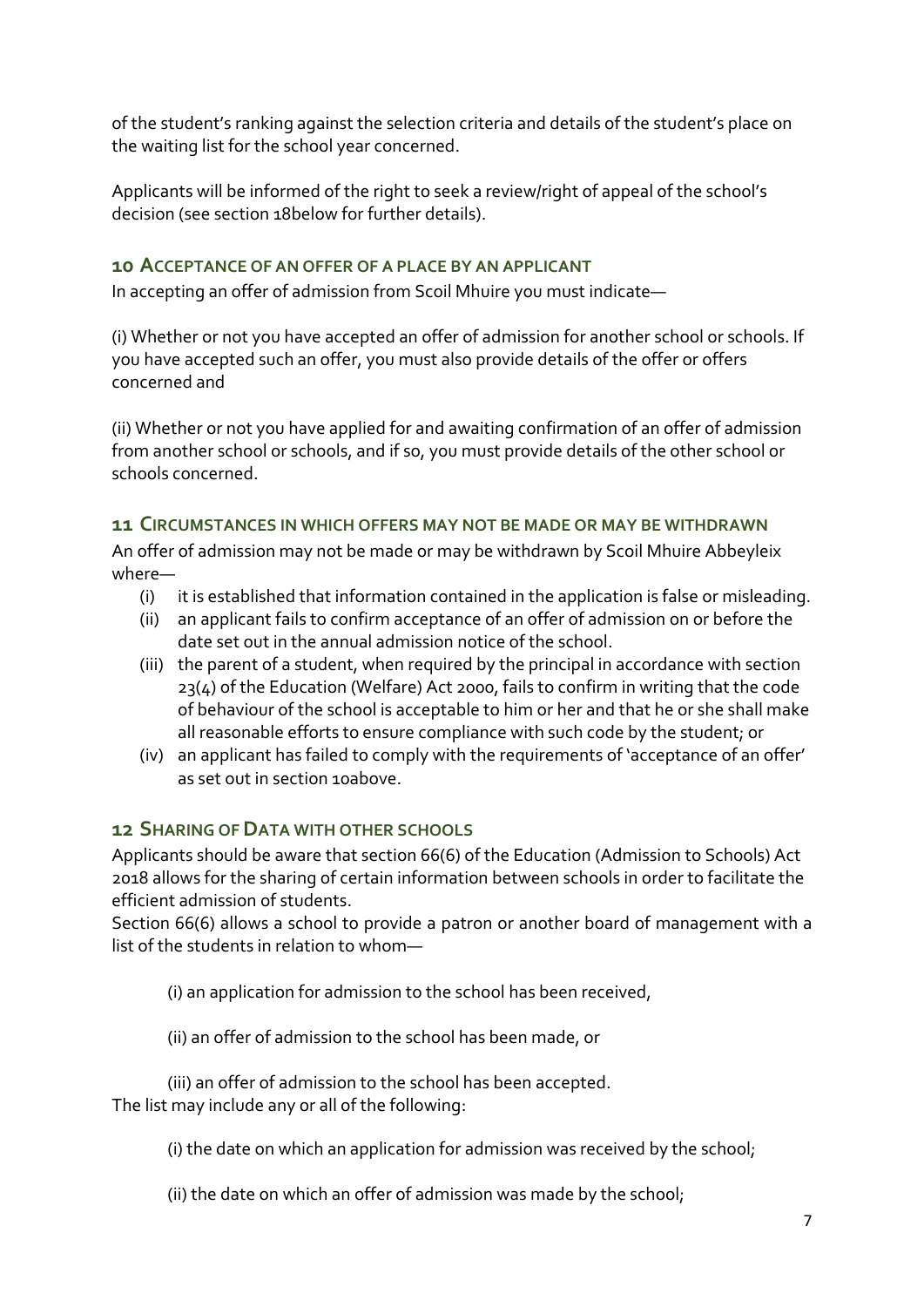(iii) the date on which an offer of admission was accepted by an applicant;

(iv) a student's personal details including his or her name, address, date of birth and personal public service number (within the meaning of section 262 of the Social Welfare Consolidation Act 2005).

## **13 WAITING LIST IN THE EVENT OF OVERSUBSCRIPTION**

In the event of there being more applications to the school year concerned than places available, a waiting list of students whose applications for admission to Scoil Mhuire Abbeyleix were unsuccessful due to the school being oversubscribed will be compiled and will remain valid for the school year in which admission is being sought.

Placement on the waiting list of Scoil Mhuire Abbeyleix is in the order of priority assigned to the students' applications after the school has applied the selection criteria in accordance with this admission policy.

Applicants whose applications are received after the closing date, outlined in the Annual Admission Notice, will be placed at the end of the waiting list in order of the date of receipt of the application.

Offers of any subsequent places that become available for and during the school year in relation to which admission is being sought will be made to those students on the waiting list, in accordance with the order of priority in relation to which the students have been placed on the list.

## **14 LATE APPLICATIONS**

All applications for admission received after the closing date as outlined in the annual admission notice will be considered and decided upon in accordance with our school's admissions policy, the Education Admissions to School Act 2018 and any regulations made under that Act.

Late applicants will be notified of the decision in respect of their application no later than three weeks after the date on which the school received the application. Late applicants will be offered a place if there is place available. In the event that there is no place available, the name of the applicant will be added to the waiting list as set out in Section 13.

# **15 PROCEDURES FOR ADMISSION OF STUDENTS TO OTHER YEARS AND DURING THE**

## **SCHOOL YEAR**

The procedures of the school in relation to the admission of students who are not already admitted to the school to classes or years other than the school's intake group are as follows:

1. Pupils that have moved on a permanent basis to reside in the Catholic parish of Abbeyleix will be admitted as soon as possible on application subject to places being available in the school.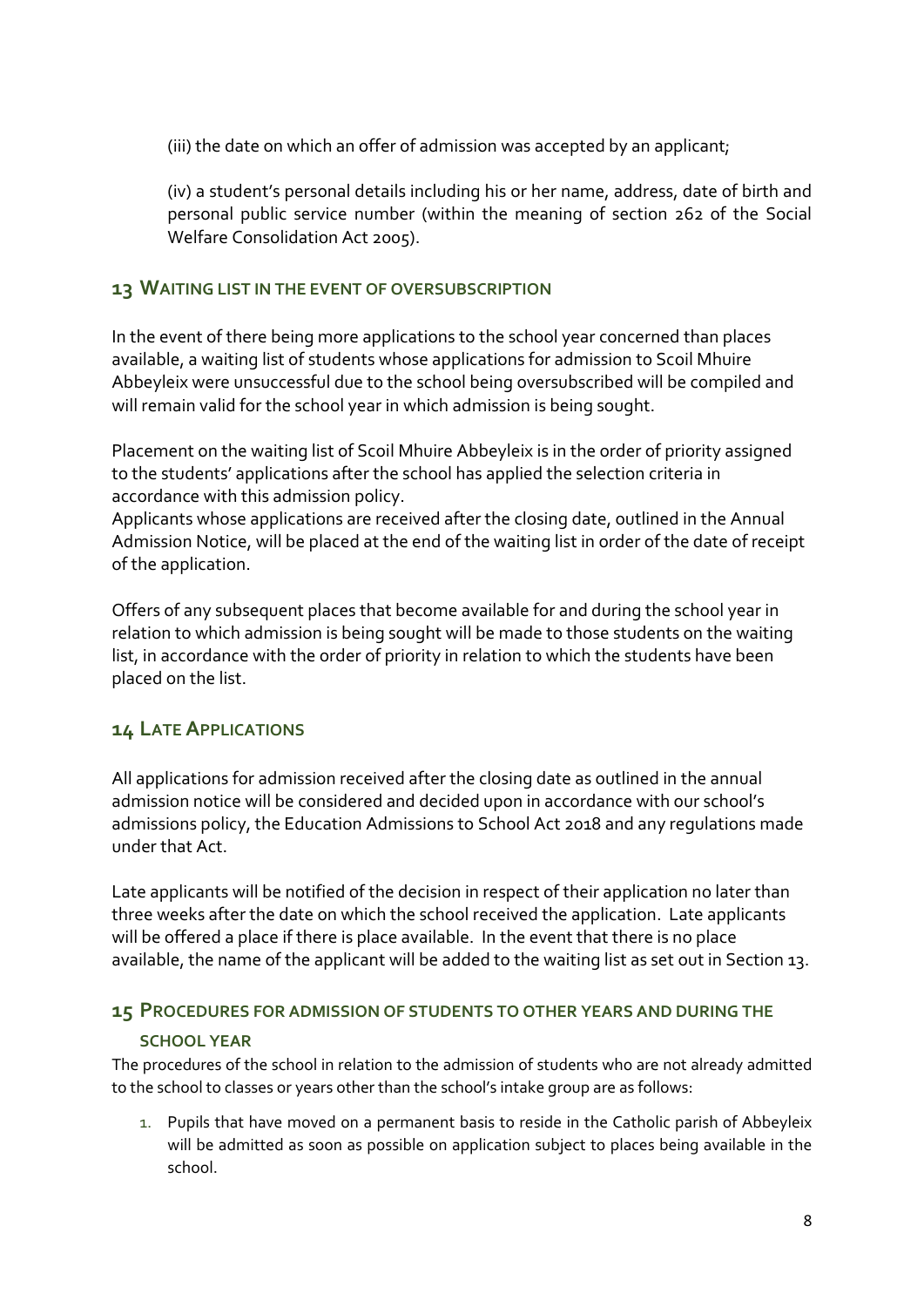2. Applications from all other mainstream pupils will be considered under the normal provisions of the Admissions Policy and if admitted the pupil will be offered admittance at the commencement of the next school term unless in case of emergency as made known to the school Principal and BOM .

#### **16 DECLARATION IN RELATION TO THE NON-CHARGING OF FEES**

This rule applies to all schools.

The board of Scoil Mhuire Abbeyleix or any persons acting on its behalf will not charge fees for or seek payment or contributions (howsoever described) as a condition of-

- (a) an application for admission of a student to the school, or
- (b) the admission or continued enrolment of a student in the school.

#### **17 ARRANGEMENTS REGARDING STUDENTS NOT ATTENDING RELIGIOUS INSTRUCTION**

A written request should be made to the principal of the school. A meeting will then be arranged with the parent(s) to discuss how the request may be accommodated by the school.

## **18 REVIEWS/APPEALS**

#### **Review of decisions by the Board of Management**

The parent of the student may request the board to review a decision to refuse admission. Such requests must be made in accordance with Section 29C of the Education Act 1998.

The timeline within which such a review must be requested and the other requirements applicable to such reviews are set out in the procedures determined by the Minister under section 29B of the Education Act 1998 which are published on the website of the Department of Education and Skills.

The board will conduct such reviews in accordance with the requirements of the procedures determined under Section 29B and with section 29C of the Education Act 1998.

**Note:** Where an applicant has been refused admission due to the school being oversubscribed, the applicant **must request a review** of that decision by the board of management prior to making an appeal under section 29 of the Education Act 1998.

Where an applicant has been refused admission due to a reason other than the school being oversubscribed, the applicant **may request a review** of that decision by the board of management prior to making an appeal under section 29 of the Education Act 1998.

#### **Right of appeal**

Under Section 29 of the Education Act 1998, the parent of the student may appeal a decision of this school to refuse admission.

An appeal may be made under Section 29 (1) (c) (i) of the Education Act 1998 where the refusal to admit was due to the school being oversubscribed.

An appeal may be made under Section 29 (1) (c) (ii) of the Education Act 1998 where the refusal to admit was due a reason other than the school being oversubscribed.